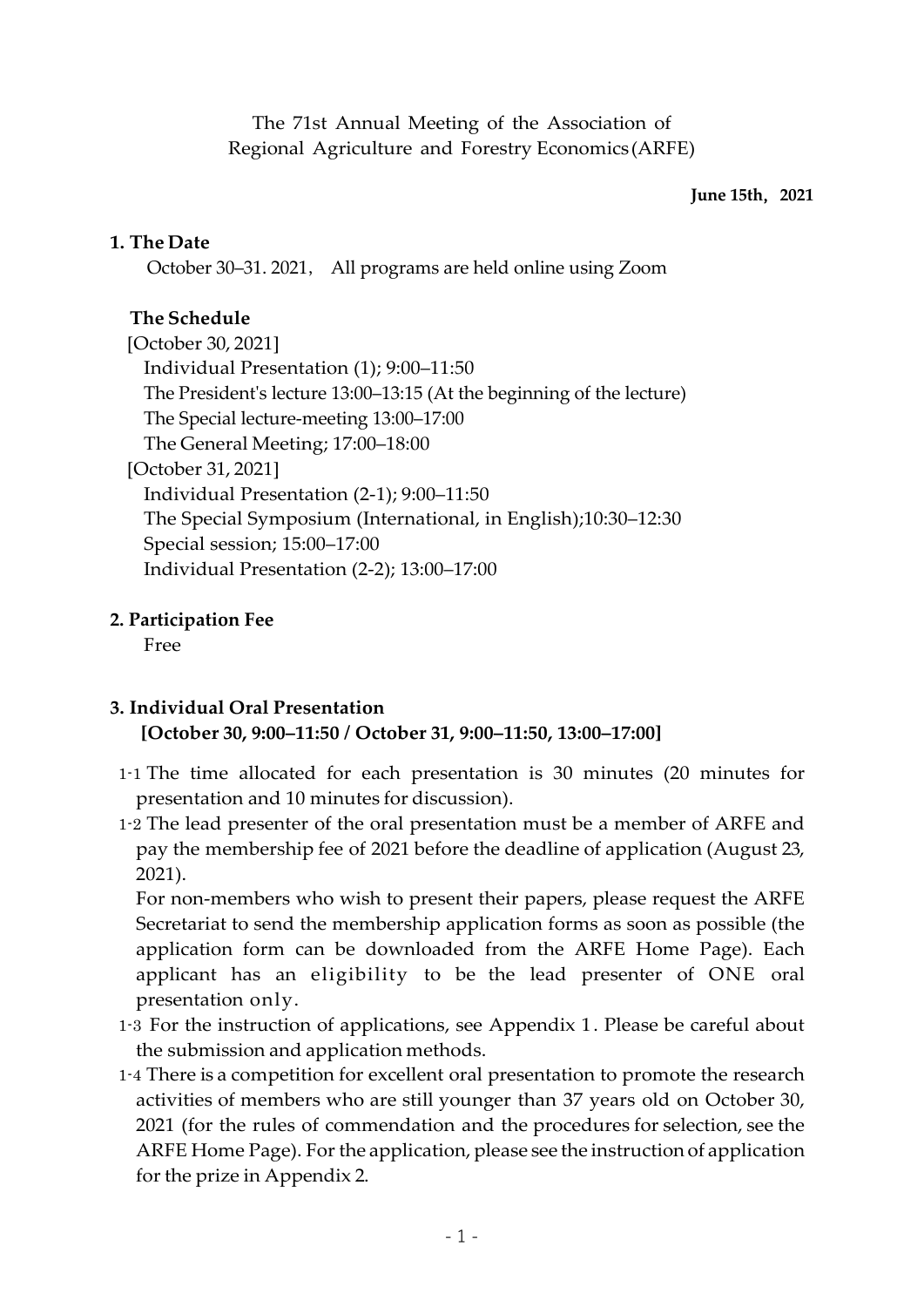# **[Appendix 1] Instruction for Presenters of Oral Presentations**

## **1. Preparing the Abstract**

- 1-1 Please see the sample of the format in the ARFE HP <http://a-rafe.org/>
- 1-2 The file of the abstract written using a word processor must be converted into PDF file (A4 size, one page).
- 1-2-1 The file name must be written as the following example formats: Examples;

For single presenter, XX University\_Tokushima Hanako.pdf For more than one presenter, XX University\_Tokushima.Hanako others.pdf

1-2-2 The name of organization must be written as the following examples. Examples;

For the faculty member, XX University, XX Research Institute For the graduate student, Graduate School of XX University For the undergraduate student, Faculty of XX University For the JSPS post-doctoral fellow, JSPS post-doctoral fellow of XX university

# **2. Applying for the oral presentation**

1-1The applications for oral presentations and submissions of abstracts must be sent via internet.

- Go to the web site < URL: https://business.form-mailer.jp/fms/e167d61d145836>
- Enter the password <20210823>.
- You will find the English description.
- You must upload an abstract of your presentation at the end of this procedure.
- \*Please see the sample of format in ARFE Home Page
- <http://a-rafe.org/uploads/file/file\_20200701121618.docx>.
- The file of the abstract written using a word processor must be converted into PDF file (A4 size, one page).
- You must finish this procedure by 11pm on August 23, 2021.
- 1-2 If you plan to submit the manuscript for Short Paper after the annual meeting, you must prepare "pre-conference manuscript" and submit it by 11pm on October 22 2021 to the URL below:
- Go to the web site <https://business.form-mailer.jp/fms/f8970ece32990>.
- Enter the password <20211022> and click [sending].
- You will find the English description.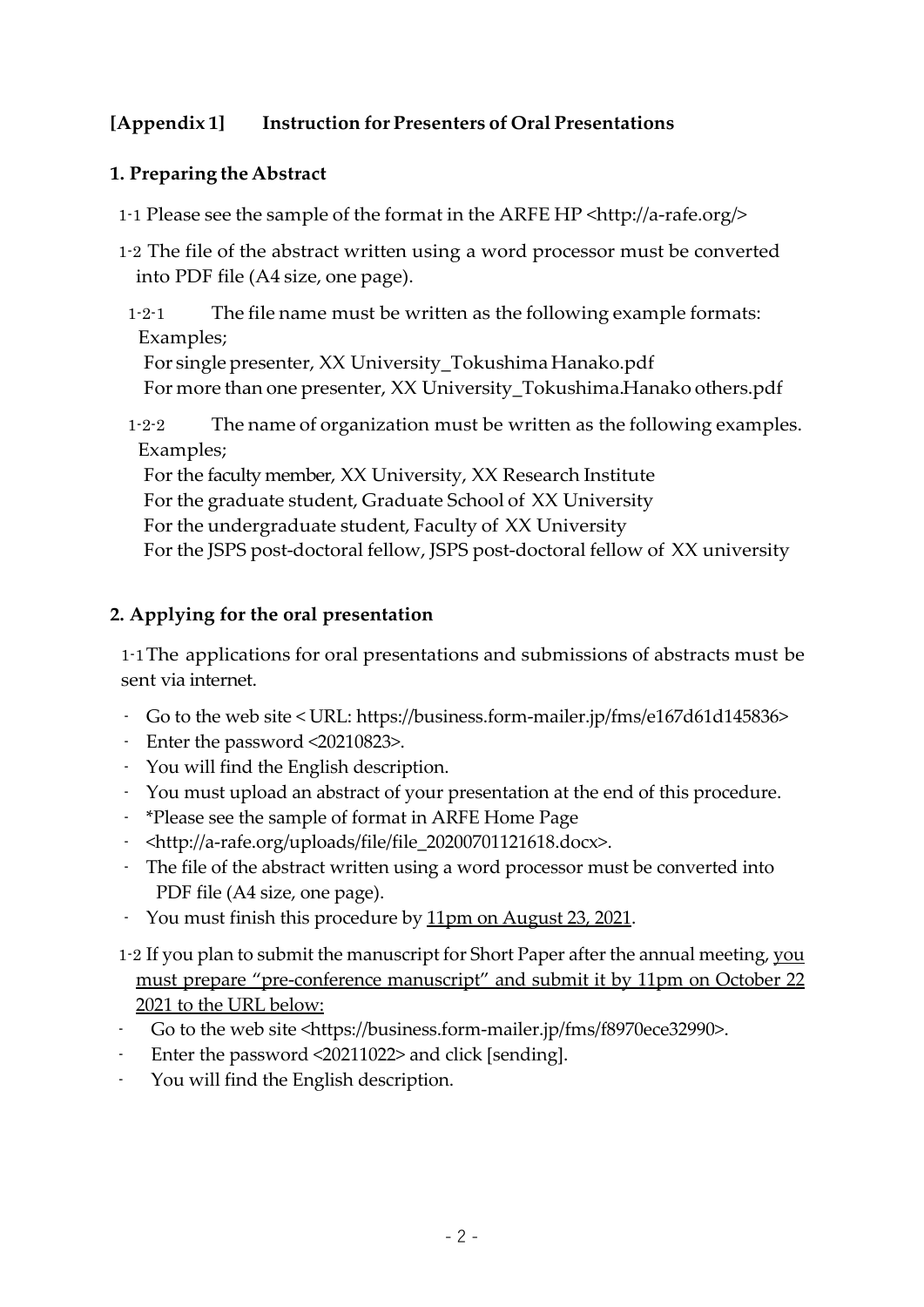- 1-3 Since the conference is held online, submission of individual oral presentation files is not required. This is not necessary. Please prepare your own files and share them on the screen during your presentation. If you plan to distribute supplementary files for your presentation, you must submit them by 11pm on October 22, 2021. They will be uploaded to the ARFE Home Page.
- Go to the web site < URL: https://business.form-mailer.jp/fms/11fb61dd145839>
- Enter the password <20211022> and click [sending]
- You will find the English description.

\* Files must be 3MB or smaller. Files greater than 3MB cannot be accepted.

\* It cannot be accepted after the deadline.